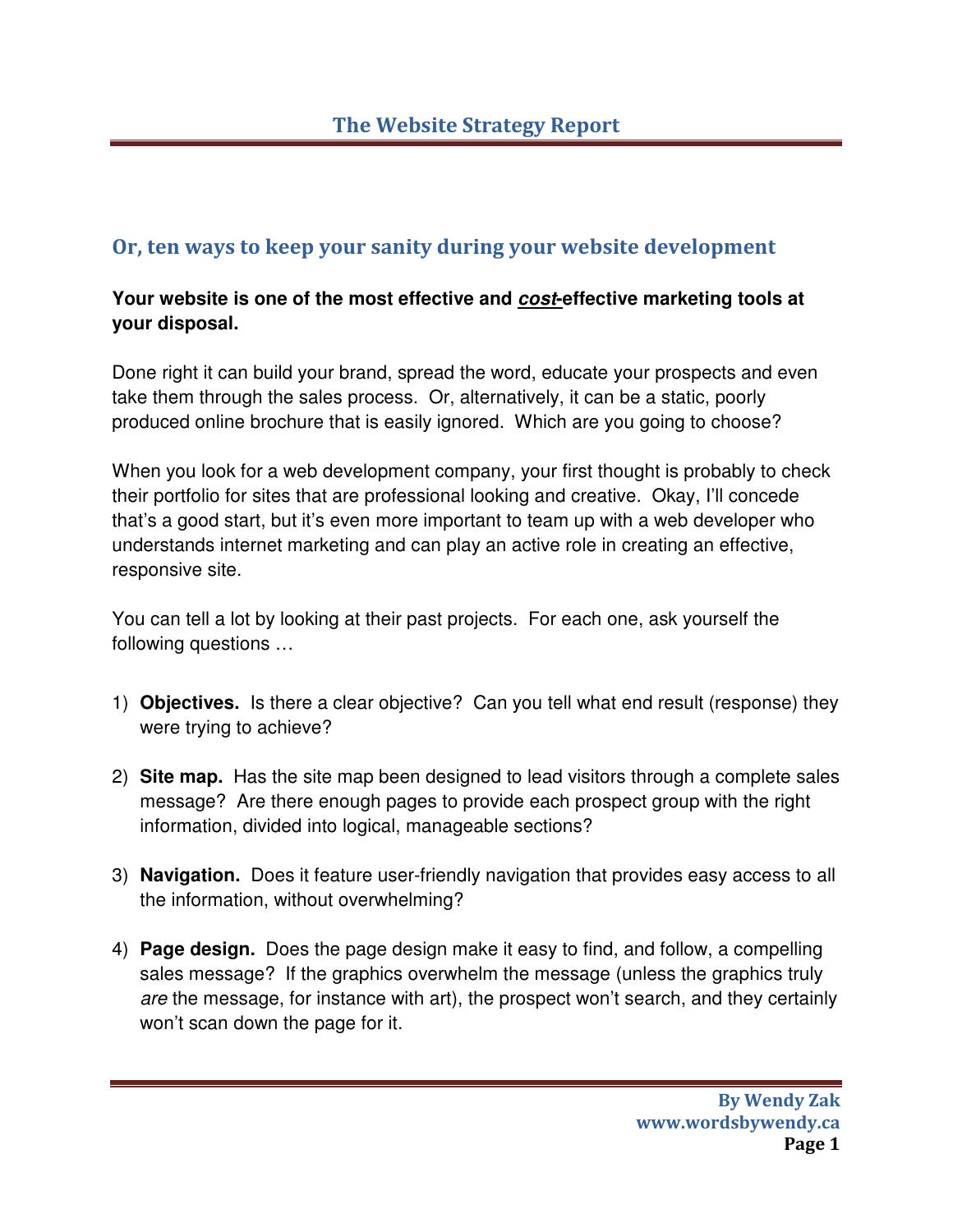- 5) **Call to Action.** Is the contact information prominent and near the top of the page? Is there a solid call to action; and plenty of opportunities to respond?
- 6) **Social media integration.** Is there an obvious tie-in with social media?
- 7) **Content.** Does the site contain fresh content and opportunities for interaction, such a blog or a forum?

**Then, once you have satisfied yourself that their portfolio sites have been designed and built strategically, talk to them…**

- 8) **Branding.** Do they want to see your other promotional materials so that they can maintain consistency with your visual brand?
- 9) **Ease of updating.** Do they talk about the importance of fresh content to your web marketing success? Can they make recommendations on platforms such as wordpress or joomla that allow you to add new content yourself?
- 10) **Search engine optimization.** Perhaps most importantly, make sure your web company understands SEO. Ask questions about keywords, tags and descriptions; about SEO friendly features; about optimizing your site map – and make sure that your web company appreciates the importance of built-in, on-page SEO.

Oh, actually, it's not ten…

11) **An ability to listen.** This is a tough one, as it's hard to be sure until you start working together. But it is crucial to your emotional well-being that you find a web builder who understands what you want to achieve; who is willing to follow your instructions; and who will search out solutions when they don't have the answers to hand. If possible, ask for a mock-up before you pay anything - if it bears no relation to your brief, turn around and quietly back away.

Finally, and I may get myself into trouble here with the web building community, but when you find a company with the expertise to create a truly effective site for you, make sure you tie them down to a firm timeline, and then add at least a month. There are so